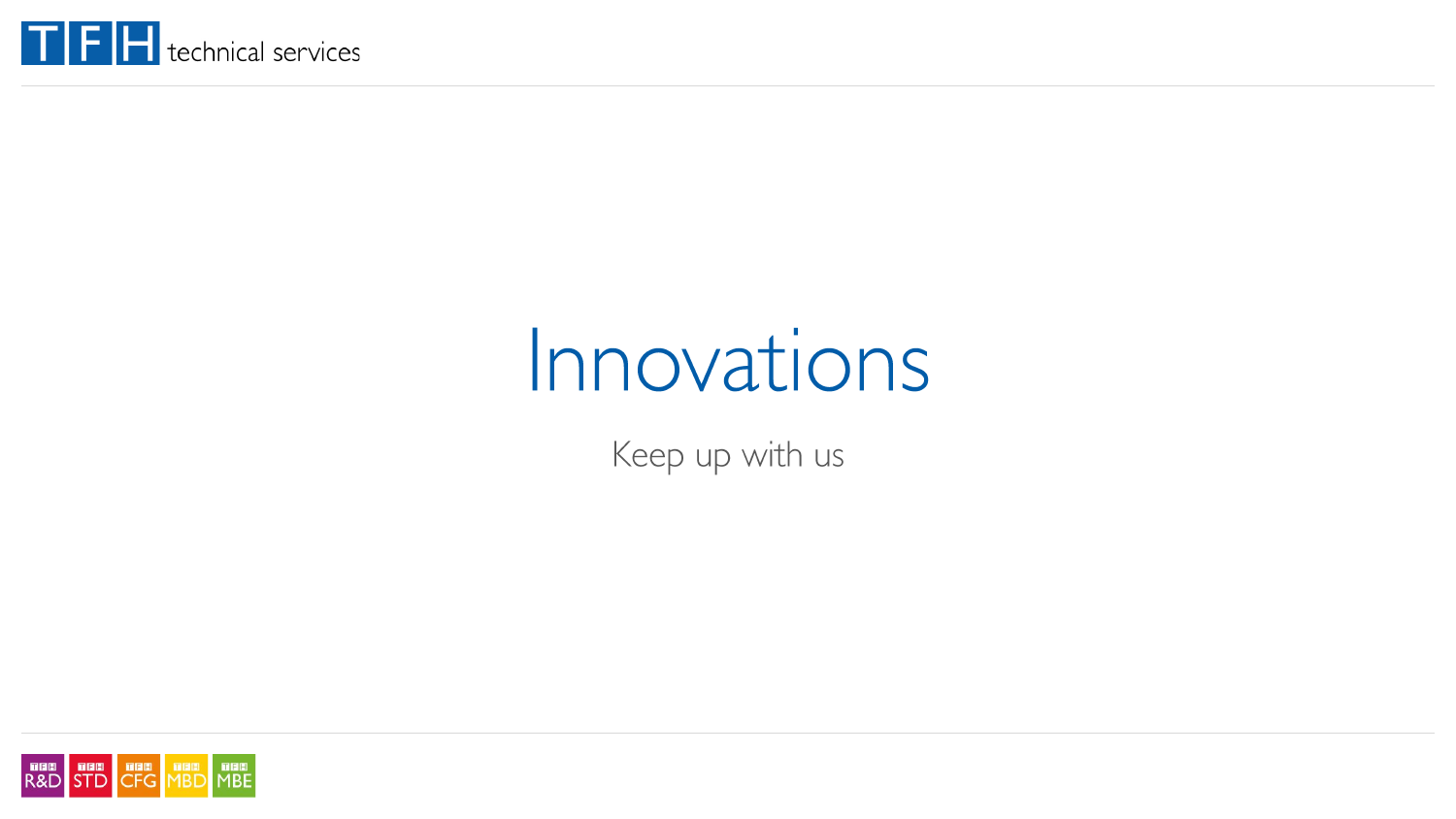

### 'A roadmap for Creo Parametric Efficiency'



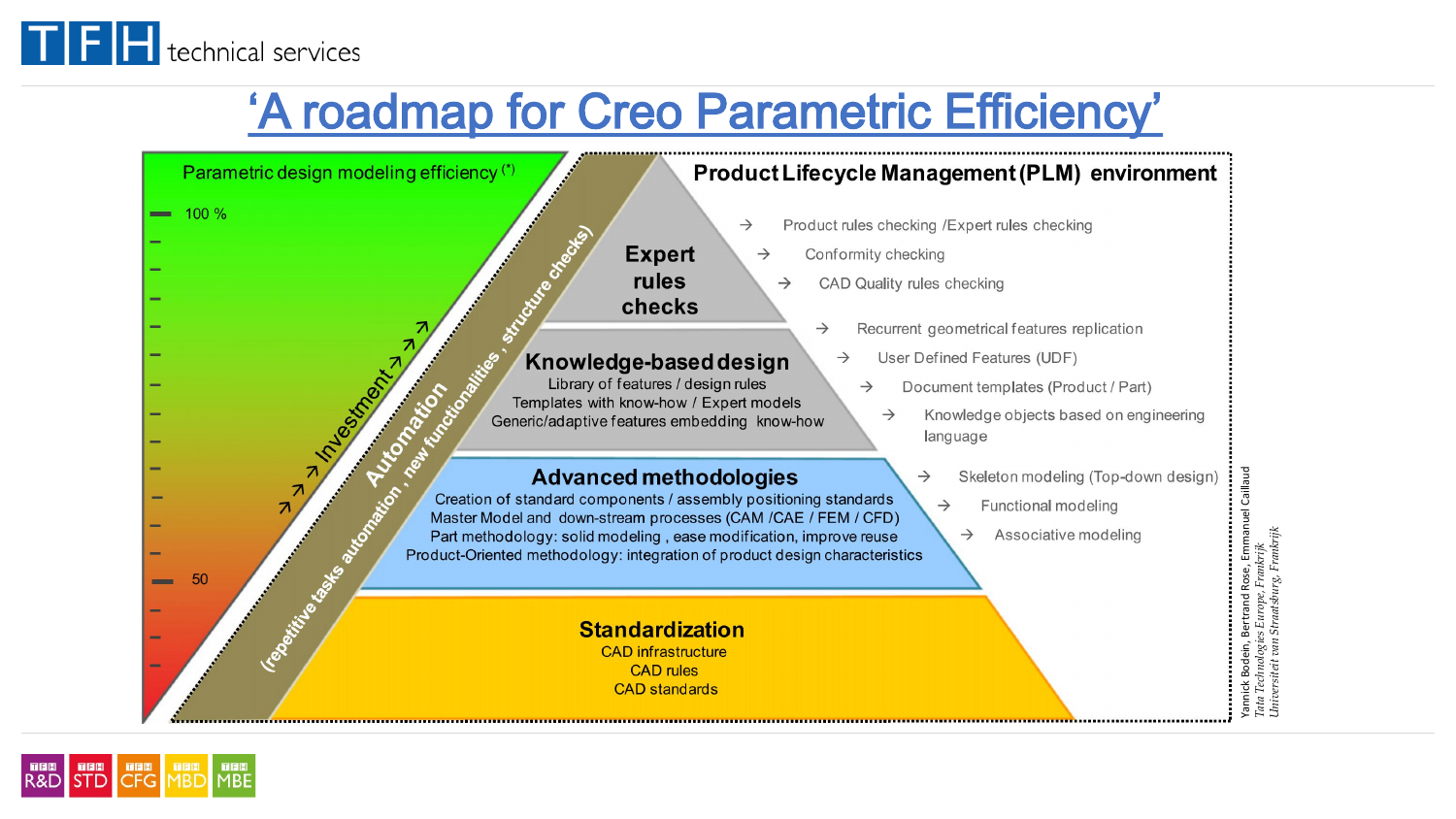

## First time right!!

%FTR $_{total}$ = %FTR<sub>1</sub> x %FTR<sub>2</sub> x %FTR<sub>3</sub> x……



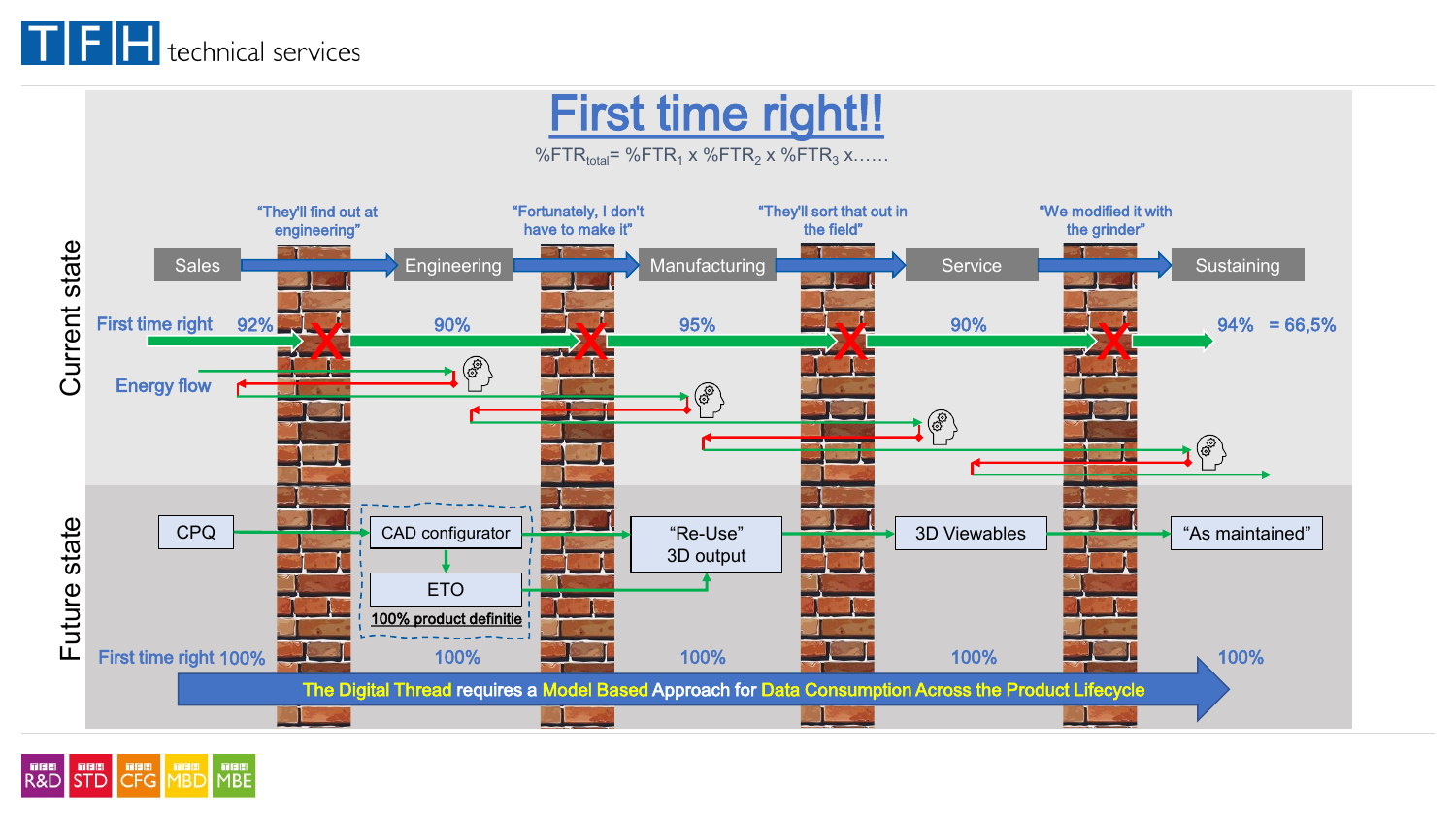

### What is 100% product definition?



Can you bring me a bag of "Pepperbell Crips"?????





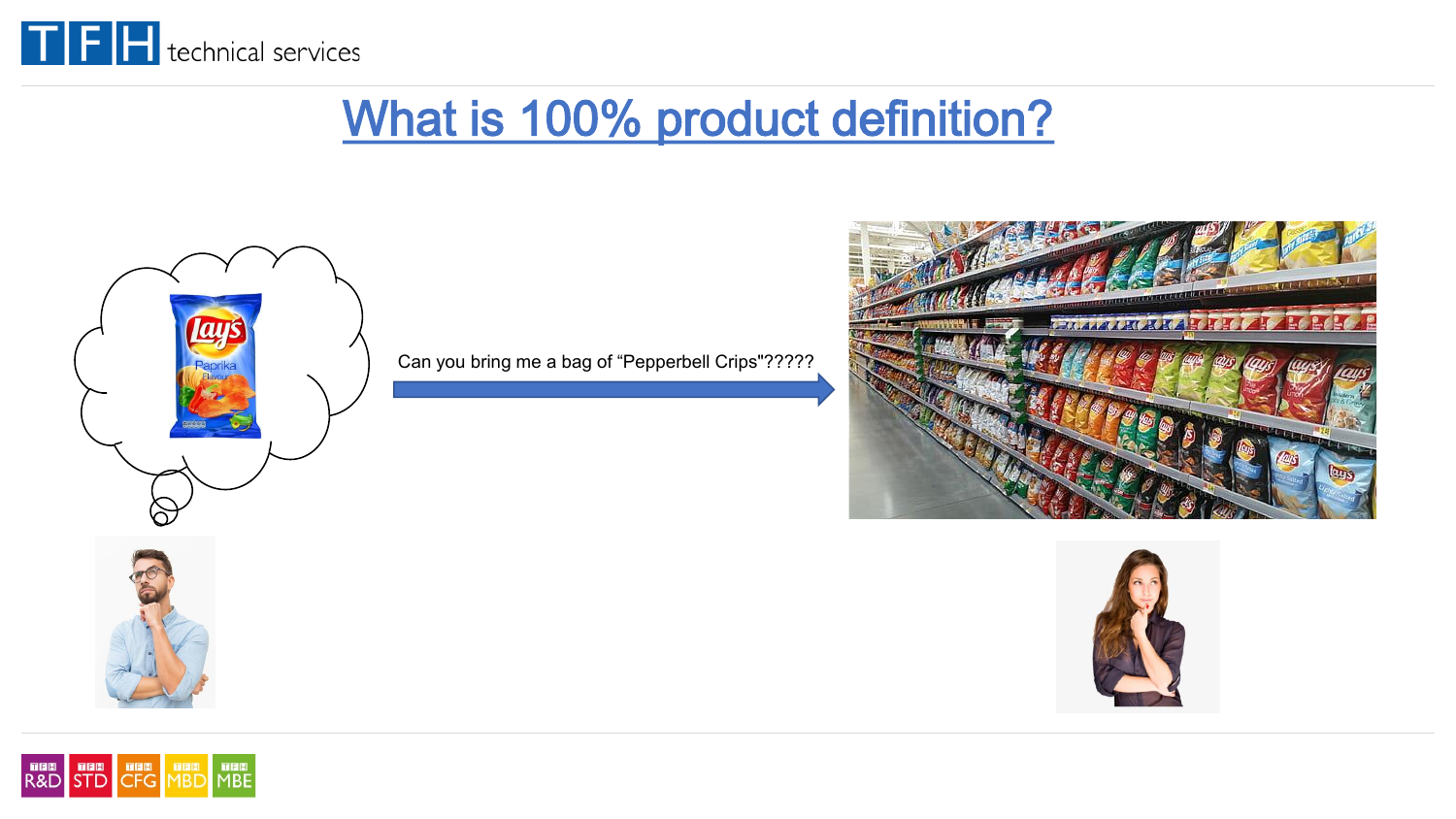

# Model Based Definition (MBD) & Enterprise (MBE)

### Model Based Definition

This digitally enables design data for downstream consumption, without human intervention, to achieve the digital thread.

### A Model Based Enterprise

An organization that uses Model Based Design for the purpose of windchill Commisioning, Operation, service and decommissioning of a product and digitally consumes feedback to automate continuous improvement.



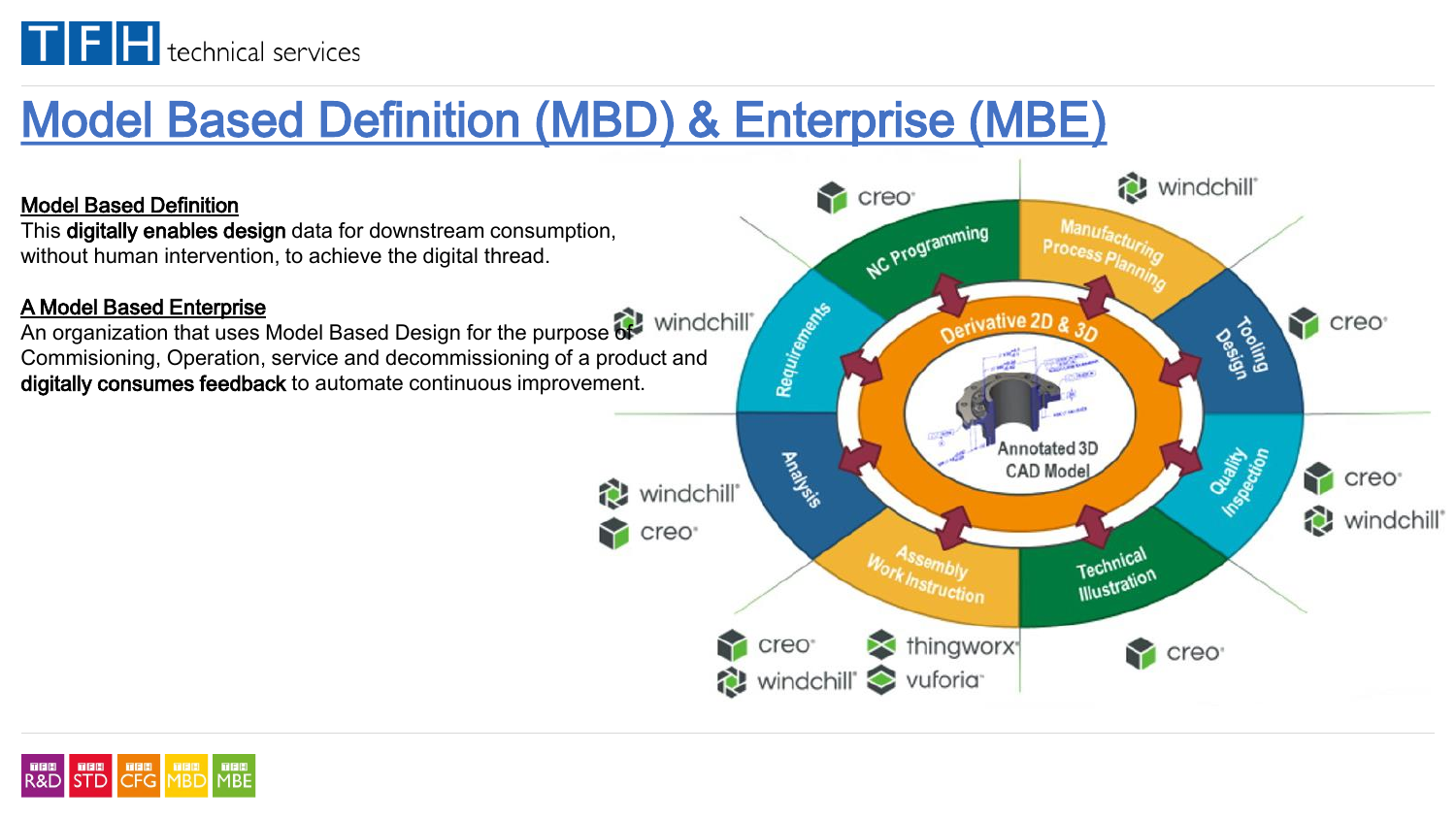

#### **Geometry**

#### • Accuracy

- Nominal model
- Dimensions
- **Tolerance** 
	- GD&T
	- Symmetrical tolerance
- **Roughness**
- Surface finish
	- Hardening
- **Coating** 
	- Painting
- **Metadata** 
	- Annotations
		- General info
			- Parameters
		- Feature info
			- Parameters
		- Remarks
			- Production procedures
		- Symbols
			- Welding
			- QR code
		- Tables
	- Materials

**NORM DEL NORM NORMAN DEL NORMAN DEL NORMAN DEL NORMAN DEL NORMAN DEL NORMAN DEL NORMAN DEL NORMAN DEL NORMAN D** 

- Description
- Code
- Article no



NA

TFH technical services

100% product definition in 3D CAD